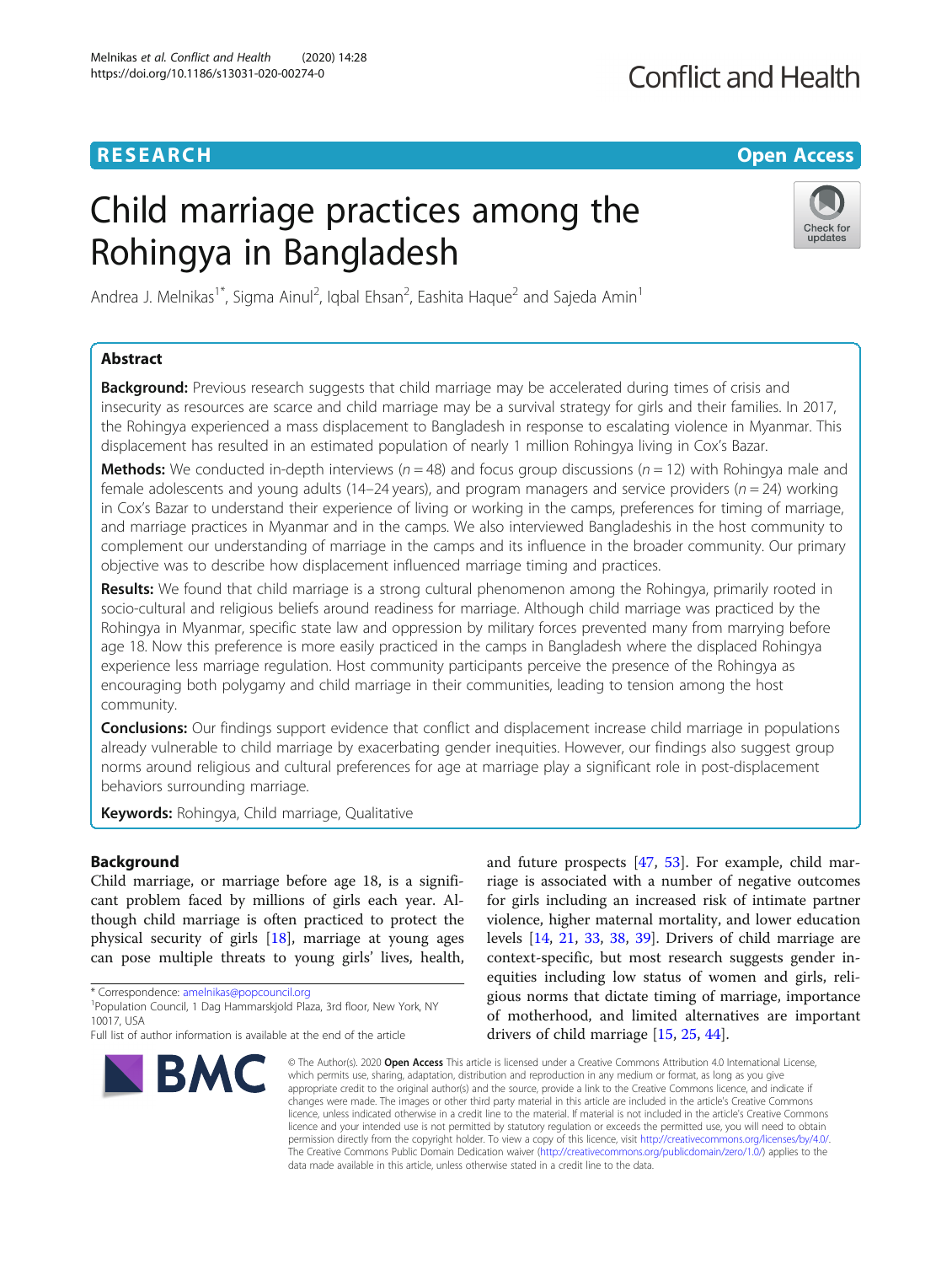Despite global gains in addressing child marriage, including a decline from 25 to 21% of young women married under age 18 in the last decade [[1](#page-10-0)], research suggests that there may be significant within-country variation due in part to contextual factors that accelerate vulnerability for girls. These include conflict, displacement, and food insecurity [[15\]](#page-10-0); countries with high child marriage also tend to be fragile states [\[13](#page-10-0)]. Previous research in other humanitarian and post-conflict settings suggest that gender inequities may be accelerated during crises [\[4](#page-10-0), [35](#page-11-0)] and following displacement [\[51](#page-11-0)]. It is also understood that social and economic factors that contribute to child marriage may be exacerbated by conflict and insecurity and may lead to increases in child marriage [[35\]](#page-11-0). Refugee crises are characterized by a loss of livelihoods, decreased economic opportunity, heightened insecurity, and the absence of education, all of which can contribute to changes in marriage practices and increases in child marriage [\[17](#page-10-0), [35](#page-11-0)].

The Rohingya are a Muslim ethnic minority group that have been forcibly displaced due to increasing violence in the northern Rakhine state of Myanmar. According to the Myanmar Citizenship Law of 1982, Rohingya Muslims are considered to be "stateless" and "illegal immigrants" [\[49](#page-11-0)]. The process of "othering," exclusion, discriminatory treatment, and "ethnic cleansing" of the Rohingya people in Myanmar is well documented [[27](#page-10-0), [30,](#page-11-0) [32](#page-11-0), [42](#page-11-0)]. The Rohingya people have faced an extended period of severe and systemic oppression characterized by a lack of freedom of movement, limited access to sufficient food, inadequate health care, and restricted educational and livelihoods opportunities [\[40,](#page-11-0) [41\]](#page-11-0).

In August 2017, over 720,000 Rohingya migrated to Bangladesh creating the fastest growing refugee crisis in the world. Over a million displaced Rohingya now reside in Rohingya camps located in two upazilas, or administrative sub-districts, (Ukhia and Teknaf) of Cox's Bazar, Bangladesh. The vast majority are women and children [[22](#page-10-0)–[24](#page-10-0), [46\]](#page-11-0) and almost 60% of the population are under the age of 18. The refugee camps are confined to an area of 5800 acres densely populated with nearly 1 million displaced persons [\[28](#page-11-0), [50\]](#page-11-0). Water, sanitation, and environmental degradation are concerns for both the camps and the host community  $[28]$  $[28]$  $[28]$ . Although some Rohingya refugees have settled outside the camps, the majority have remained in the camps, which function as contained communities with services provided by the numerous aid groups working there.

The Rohingya's displacement from Myanmar to Bangladesh includes moving from a situation of limited mobility and lack of citizenship within Myanmar due to government oppression to limited mobility and statelessness due to status as displaced persons residing within Bangladesh. While understanding the parallels of

oppression in Myanmar versus Bangladesh is of interest, there are limited sources of information about life in the Rohingya camps in Bangladesh. Based on available reports from UN agencies and NGOs, we know that the Rohingya in Bangladesh are not allowed to pursue livelihood opportunities, and living conditions in the camps are congested and difficult [\[2](#page-10-0)]. In Bangladesh, a number of laws and administrative circulars also limit the ability of the Rohingya to officially register marriages and limit marriages between Rohingya and Bangladeshis [\[48](#page-11-0)].

Southern Bangladesh is highly vulnerable to climate change that can have devastating effects on temperature, flooding, erosion, and increased water and food insecurity [[4](#page-10-0), [12\]](#page-10-0). The Rohingya camps in Bangladesh are located in areas vulnerable to climate change. These vulnerabilities have now been exacerbated in the camps due to deforestation and population density [\[36\]](#page-11-0); recently the Rohingya camps have also been affected by landslides due to heavy rain [\[9](#page-10-0)]. As displacement and climate change both contribute to increased vulnerability to child marriage, the Rohingya refugee population in Bangladesh is at increased risk of child marriage.

There is limited ethnographic research on marriage practices among the Rohingya. Previous research from this project found similarities with other South-Asian Muslim communities including Bangladesh: marriages among the Rohingya are characterized by the practice of dowry, or the transfer of wealth from the bride's family to the groom's family at marriage, and sexual activity before marriage is discouraged [\[3](#page-10-0)]. Research on marriage and the Rohingya has largely focused on imposed marital restrictions due to their social position in Myanmar. Historically, institutionalized discrimination against Rohingya minorities in Myanmar included placing re-strictions on marriage and birth registration [\[20](#page-10-0)]. Rohingya marriages in Myanmar required registration through military authorities and included identity checks and a large sum of money [\[30](#page-11-0)]. The Nasaka (abbreviation for "Nay-Sat Kut-kwey ye") or the Myanmar border security force used to enforce Burmese laws in Rakhine state until 2013 enforced marriage laws, restricted mobility, and enforced restrictions on family size [[27\]](#page-10-0).

One common strategy to address child marriage across contexts is to strengthen and enforce age at marriage laws. Internationally, Article 16 of the Universal Declaration of Human Rights states that marriage shall be entered into "only with the free and full consent of the intending spouses" and by "men and women of full age" and the Convention on the Elimination of Forms of Discrimination Against Women declares child marriage illegal. In response to that, many countries have strengthened laws against marriage under age 18 [\[31](#page-11-0)]. Studies on marriage laws and their effects on behaviors have found that behaviors may be influenced by the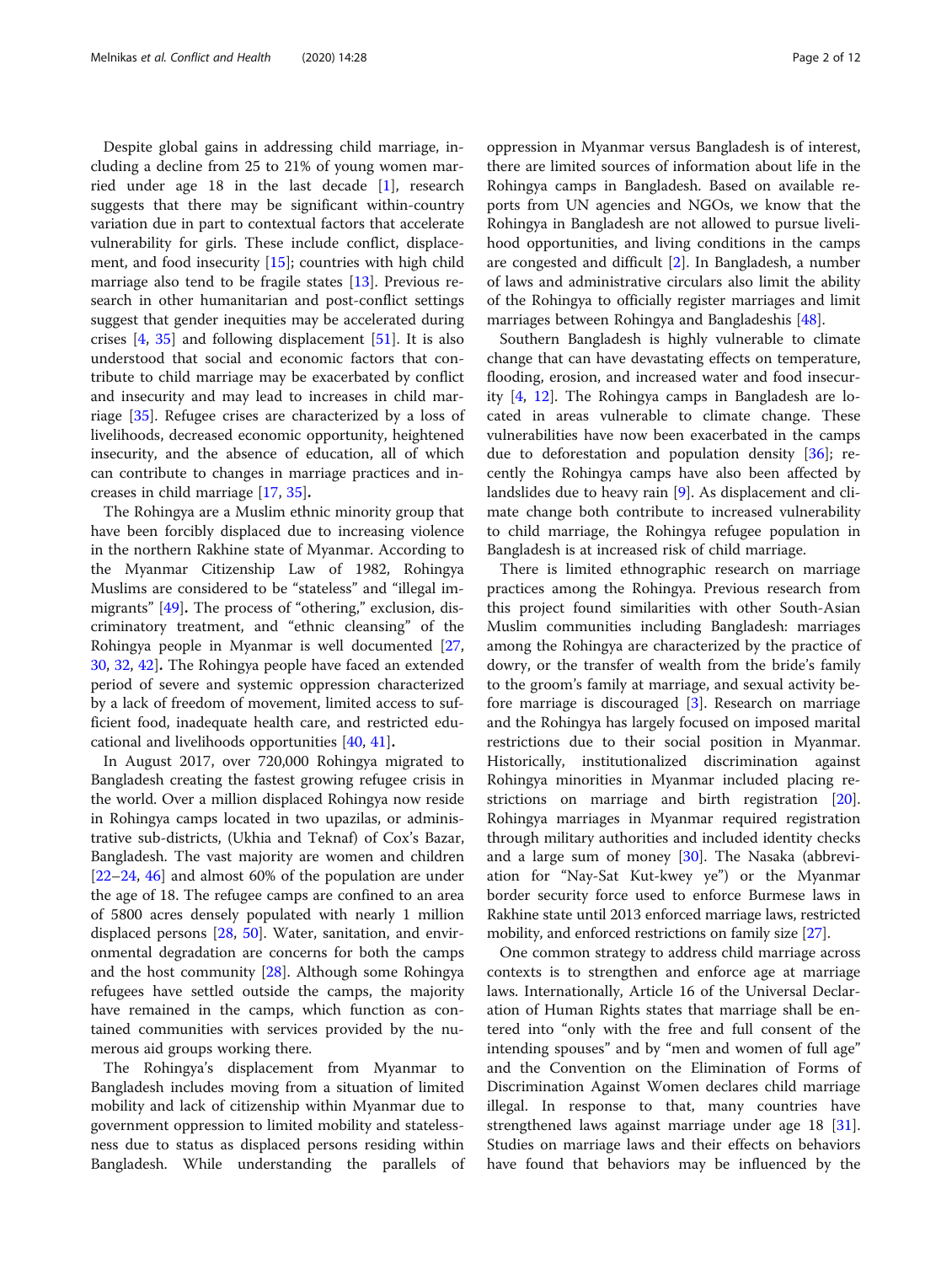existence of such laws: Ambrus et al. [[5](#page-10-0)] found that levels of dowry and prenuptial agreements increased in response to legal barriers to polygamy and the increase in cost of divorce to men  $[5]$  $[5]$ . Cammack et al.  $[11]$  $[11]$  $[11]$  found that in Indonesia, laws did not appear to directly affect the trend in age at marriage. Rather, they suggest that values of choice and autonomy that were emphasized by the law better explain increasing age at marriage  $[11]$  $[11]$ . Research on laws related to age of marriage suggests that norms play an important role: perceptions of what others are doing and changing group norms may influence timing of marriage [[8\]](#page-10-0).

How does a displaced population facing risks for child marriage including insecurity and climate vulnerability, reckon with the changing enforcement of age at marriage laws? There is limited research on the effects of loosening laws related to timing of marriage; it is much more common for individuals to experience a tightening of restrictions on the practice of child marriage than a relaxing of those restrictions. The Rohingya in the camps present a unique example of relaxing restrictions combined with displacement and present an opportunity to understand how marriage practices may change in the face of such upheaval. The Rohingya displacement to Bangladesh also meant moving from Myanmar, a predominantly Buddhist country, to a Muslim country, and moving from a country with lower overall rates of child marriage (16% of women married before age 18 in Myanmar) [\[34\]](#page-11-0) to a country with higher rates (59% of women married before age 18 in Bangladesh )[[37\]](#page-11-0). In this paper we sought to:

- Understand how age at marriage and marriage practices changed among the Rohingya after displacement to Bangladesh; and
- Understand the local community's perception of such practices and how the presence of the Rohingya may influence marriage practices in the host community.

## Methods

Data were collected as part of a larger project to examine marriage and sexual and reproductive health of the Rohingya in Bangladesh more broadly [[3\]](#page-10-0). We conducted in-depth interviews and focus group discussions to better understand marriage practices among the Rohingya living in Cox's Bazar. The study population included Rohingya male and female adolescents/young adults (ages 14–24), program managers and service providers working in the camps (adults), and young adults living in the neighboring host community (ages 18–24) to understand their perceptions of the Rohingya and examine if and how the Rohingya may be influencing marriage practices outside the camps. Criterion sampling was used to select study participants. Participants were selected from household listings if they met selection criteria for either in-depth interview or focus groups discussions (age, sex, marital status, position) and were willing to consent to participation in the research. Community and religious leaders were selected based on their positions and leadership roles. Service providers were identified using both listings of available resources of agencies working in the camps and recommendations from community leaders. Table [1](#page-3-0) provides more information on participant groups.

In-depth interviews and focus group discussions were conducted in July and August 2018 in study sites as shown in Fig. [1](#page-3-0). Data were collected from Balukhali-Kutupalong expansion site and the surrounding host community of Palongkhali Union of Ukhia upazila. Five camps (out of 20) were purposively selected to achieve geographic diversity within the camps (East, West, South, North and Center) of the larger camp area as shown in Fig. [1](#page-3-0). Table [2](#page-4-0) shows the population size of each of the selected camps [\[50](#page-11-0)].

Research assistants (RAs) were selected based on their ability to converse in *Chatgaya* or the Chittagonian dialect, which shares 70% similarity with the Rakhine language  $[45]$  $[45]$ <sup>1</sup>. During data collection training the team developed a glossary of terms across languages that was updated and modified during fieldtesting. More information about that process is available in Ainul et al [\[3](#page-10-0)]. Additionally, Rohingya young adults  $(n = 6)$  from the camps were recruited to assist the RAs during data collection in camps. All of the recruited Rohingya young adults had some experience working with their community and served as insiders with regards to understanding unfamiliar dialects and concepts that arose during IDIs and FGDs.

Given the circumstances surrounding their migration to Bangladesh and their status as stateless, conducting ethical research and protecting participants and Rohingya youth assistants was of the utmost concern. Consent (adults) and permission and assent (minors) were acquired, and we took care to ensure confidentiality and respect were maintained at all times by the research team, and referral provisions were made for additional counseling or services as needed. The research protocol was approved by the Population Council Institutional Review Board.

Interviews and focus group discussions were recorded and transcribed into Bengali from the Chatgaya dialect

<sup>&</sup>lt;sup>1</sup> According to the Translators without Borders (TWB) language assessment held in 2017, Rohingya speakers estimated that there was a 70% similarity between Chittagonian and Rohingya (TWB 2017). It also noted that a 90% similarity was estimated between the Cox's Bazar dialect of Chittagonian and Rohingya because of the close geographic proximity of these two regions [\[46](#page-11-0)]. A glossary is available in [\[3\]](#page-10-0).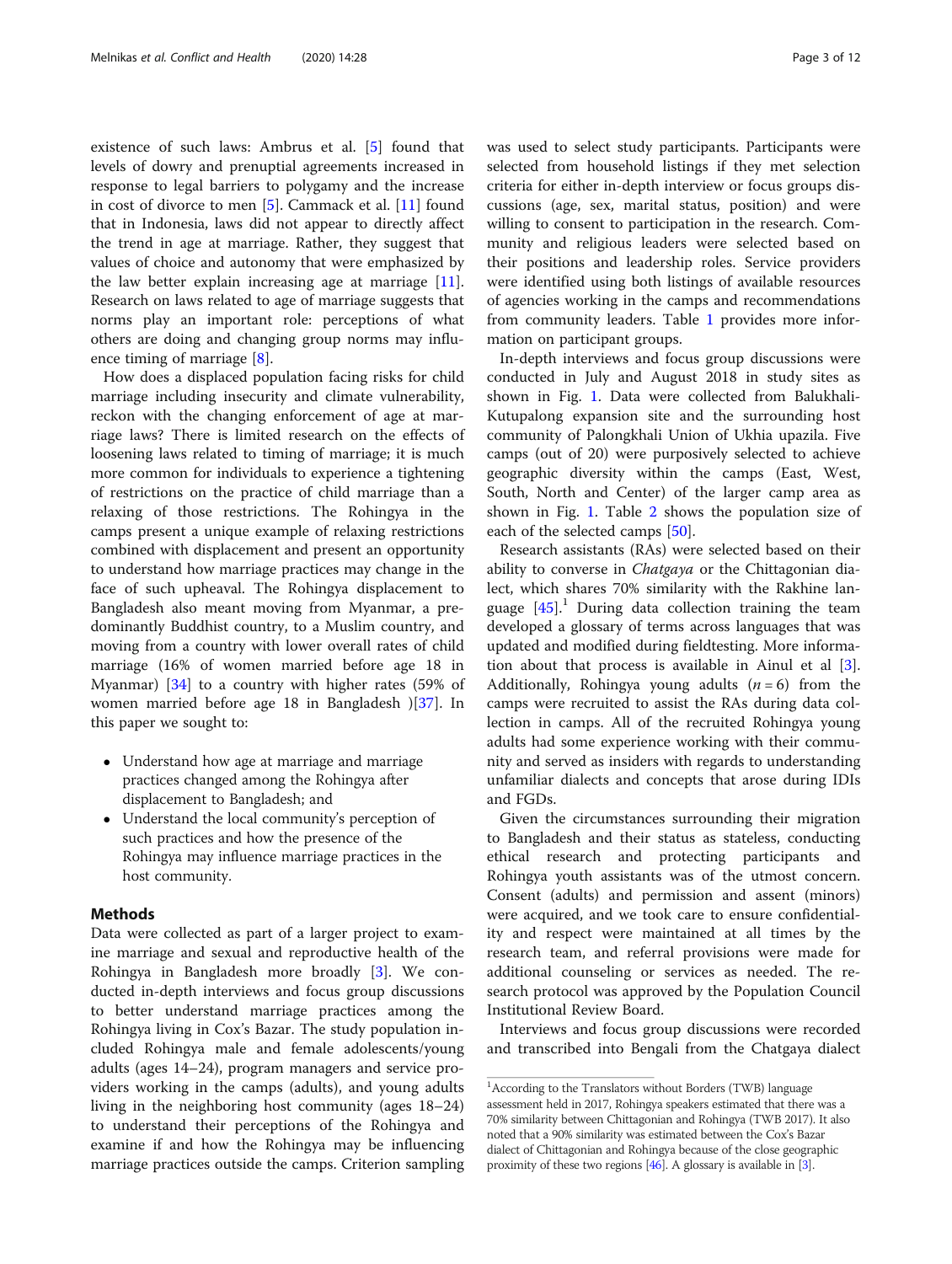<span id="page-3-0"></span>Table 1 Sample size by data collection method

| In-Depth Interviews |                               |                                                                                                | Focus Group Discussions                                                      |               |                                 |
|---------------------|-------------------------------|------------------------------------------------------------------------------------------------|------------------------------------------------------------------------------|---------------|---------------------------------|
|                     | Rohingya                      | Program managers and service providers Community leaders Rohingya women Host community members |                                                                              |               |                                 |
| Sample (n) 48       |                               | 24                                                                                             | 4 groups of $10-12$ 2 groups of $10-12$ 6 groups of $10-12$<br>in each group | in each group | in each group                   |
|                     | Population Males and females, | NGOs, INGOs, UN, DGHS, doctors,<br>unmarried and married paramedics and frontline workers      | Mahjees <sup>a</sup> and<br>Imams                                            | Adult females | Male and female<br>young adults |

<sup>a</sup>Mahjees are community leaders or representatives of the Rohingya people. They are appointed by Bangladesh authorities for maintaining control and order inside the camps and work as the focal person for camp management activities including aid distribution and communicating messages from Bangladesh authorities

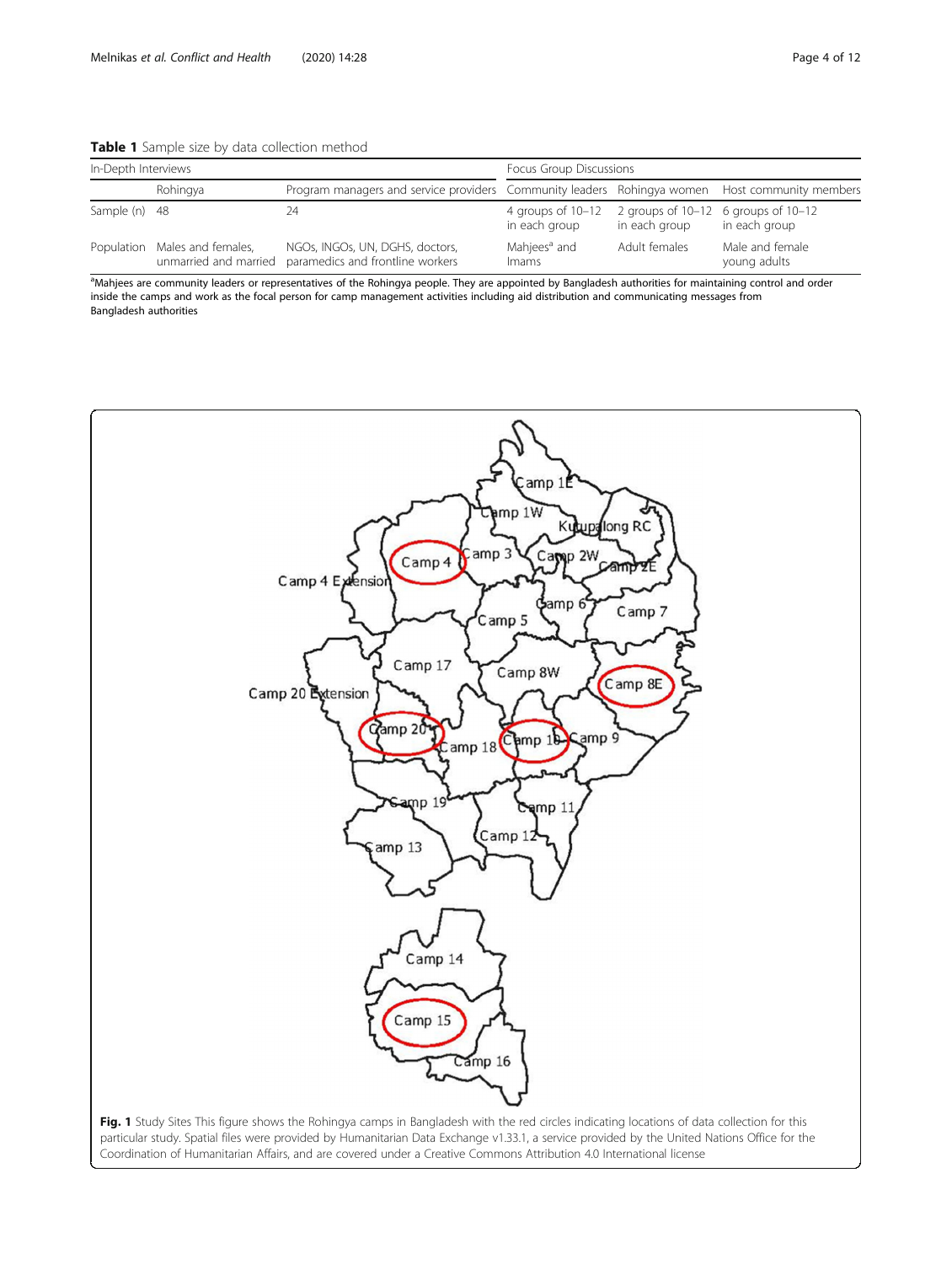<span id="page-4-0"></span>Table 2 Population of data collection sites in Palong Khali Union, Ukhia upazila

| Camp         | Total households | Total population |
|--------------|------------------|------------------|
| Camp 4       | 7981             | 32,115           |
| Camp 8E      | 7202             | 31,216           |
| Camp 10      | 7649             | 32,963           |
| Camp 15      | 11,182           | 49,443           |
| Camp 20      | 1770             | 7326             |
| Source: [50] |                  |                  |

and then translated into English. Transcripts were reviewed and checked for accuracy and completeness. We maintained full transcripts of the same IDIs and FGDs in both English and Bengali. Data analysis used a thematic approach: three senior researchers from the Dhaka office read the same transcripts in Bengali and coded individually, using English codes. The codes were then compared and summarized to generate a common codebook including themes identified in the instruments and new themes that emerged during initial transcript review. Senior researchers from the U.S. coded transcripts in English using the codebook developed by Dhaka-based researchers [\[43](#page-11-0)] was used to manage coding across the two languages and allow for sharing of memos.

Initial analyses as part of a larger study focused on themes related to health services, understanding the sexual and reproductive health needs of the Rohingya living in camps, and marriage practices. Findings from that study are presented elsewhere  $[3]$  $[3]$ . This analysis focused on whether and how age at marriage among the Rohingya is influenced by living in the camps in Bangladesh versus living in Myanmar. We used sub codes under marriage practices to examine readiness for and timing of marriage, partner selection, and marriage processes including payment of dowry, marriage registration, and marriage ceremonies. We coded data referring to life in the camps versus in Myanmar to compare differences. Descriptors were linked to transcripts to examine topics across sub-groups.

#### Results

## Marriage under military rule: marriage practices in Myanmar

In-depth interviews revealed that marriage practices among the Rohingya were more highly regulated in Myanmar than in the camps. We heard about the broad-ranging influence of the military in their lives prior to the camps: the military played a significant role in restricting mobility, economic participation, access to health care services and education, and social practices including marriage. Respondents spoke of the role of the military in enforcing rules about child marriage, suggesting that living under military rule made child marriages less common as military enforcement prevented some marriages from occurring:

You could not get married before the age of 18. And if anyone married in secret and the government found out about it, they beat them up and fined them heavily. Getting married there was a very difficult matter.

-IDI 29, unmarried girl

This resulted in reportedly less child marriage in Myanmar as a survival strategy for the Rohingya, though some respondents suggested that the military's involvement in child marriages was less about enforcement of rules and more about collecting money from the Rohingya in the form of fines (for breaking the marriage law). As one respondent noted, the military exerted control over age at marriage and marriage ceremonies:

It was very difficult to get married back there since marriage before the age of 18 was not permitted. There was a military law … Also, the groom's family and friends could not come over for a ceremony. Loudspeakers could not be used; if the military heard it, they would seize everything. Moreover, you had to pay them for the marriage. -IDI 2, unmarried girl

In contrast to reports of military presence delaying marriage, some respondents reported that child marriage was preferable in Myanmar, due in part to wanting to protect daughters. Marriage served as a perceived protective strategy to ensure sexual security, family honor, and fertility. Marriage was seen as worth the associated bribe to allow the marriage to take place if you could afford it:

In the case of girls, if they are pretty then the boys bother them. Also most of the time there is the fear of military abduction if she catches their eye. That is why parents rush to get their daughters married. If they are wealthy enough, they pay the military a bribe so they can arrange a child marriage. -IDI 5, unmarried girl

During the period of reduced Nasaka armed presence in the region some respondents noted that many girls got married at an early age. It is not clear whether this was due to preferring child marriage as a practice, or as an economic strategy to avoid the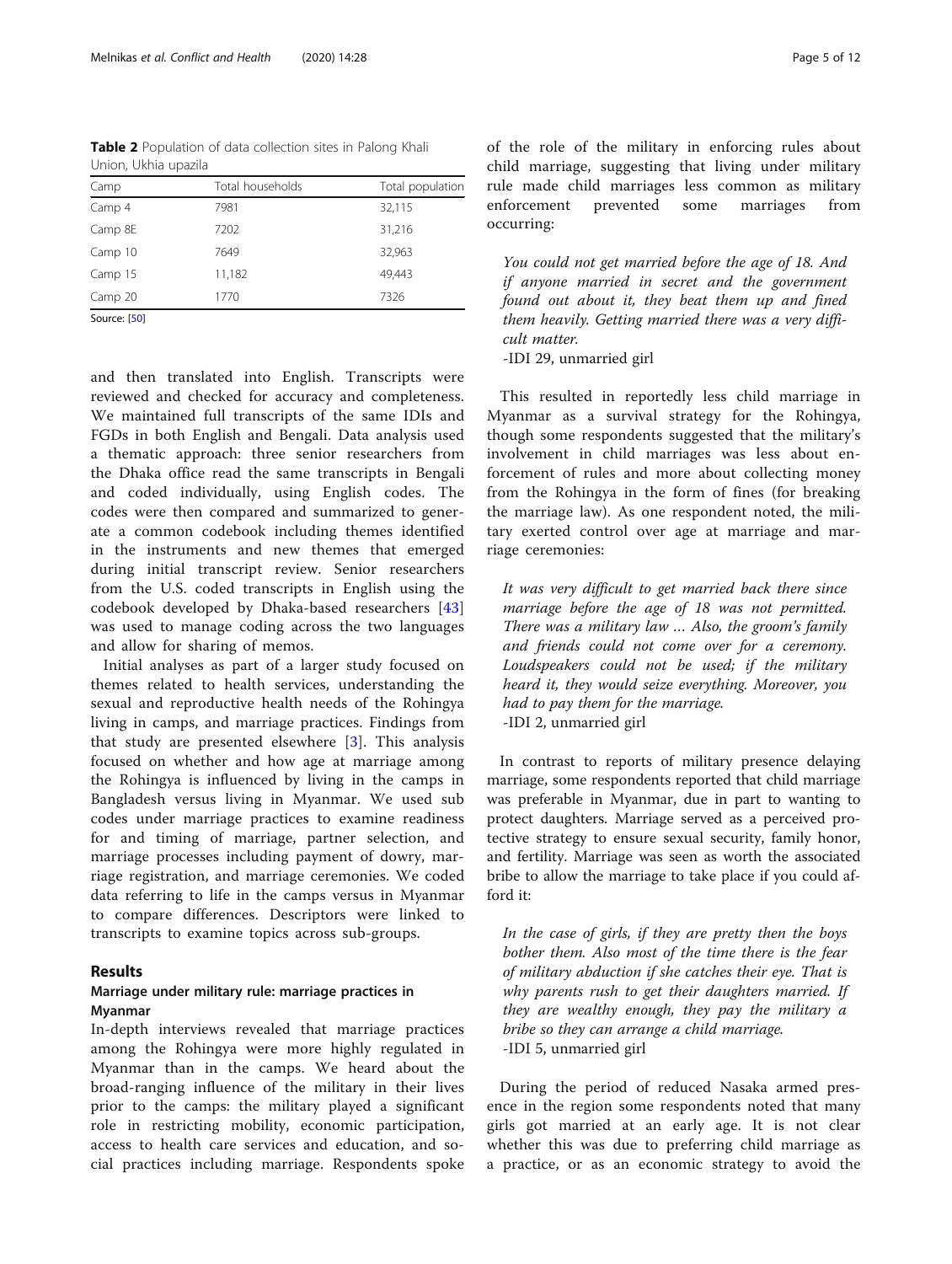fines or bribes associated with child marriage, or some combination:

For a while the Nasaka had left. When they were gone, it was no longer required to deposit any money for marriages and even permission was not required. All the boys and girls got married then. At that time some girls were married off within a year of their first period or less.

-IDI 2, unmarried girl from camp 10

Although overall the majority of respondents reported that marriage was more highly regulated in Myanmar than in the camps, how marriage practices unfolded in the absence of the Nasaka may demonstrate marriage preferences among the Rohingya. This may be an important indicator of how marriage practices in the camps unfold. Although we heard that life in the camps is restricted in different ways, it is reportedly less restricted than living under military rule and the Rohingya have more freedom in marriage timing and practices.

#### Relaxing of laws: marriage practices in the camps

Participants suggest that living in the camps influences the age at which girls get married with girls being married at younger ages than they would be married in Myanmar. As one unmarried girl told us, the role of the military in Myanmar used to mean that rules against marriage before age 18 were enforced. However, now living in the camps, there is less enforcement and, based on her perception, more child marriage. She notes:

Previously, people used to get married after becoming 18 years old in our society. But at present, people don't wait until 18 years of age. They don't hesitate to marry even if they are younger than 18 years. People are getting their children married at any agebe it at 18 years, 15 years or even 10 years of age. The fact is, whenever people are getting suitable proposals, they are getting their children married. They are not looking at the age. Girls have to get married as soon as their menstrual cycle starts, and achieve noticeable physical change around puberty. That may happen at 15 years, or even 12 years of age. Similarly, if boys also achieve noticeable physical changes around puberty, they have to get married soon. Some boys even get married before 18 years of age.

-IDI 14, unmarried girl

A young married girl noted the change in marriage practices from military rule in Myanmar to practices in the camps in Bangladesh:

In our community you could say there were almost no child marriages [in Myanmar]. The laws were very strict. It was very important to follow the military rules. But after coming to the camp, child marriage has become a regular thing. A lot of girls are getting married before the age of 18. There are no specific rules here. -IDI 4, married girl

In the absence of military regulations around marriage, community members now play a lead role in marriage practices. Participants noted that Mahjees, unelected refugee leaders, [\[49](#page-11-0)] have administrative duties that include reporting marriages and preparing marriage contracts:.

The Mahjees inform the armies in charge of the camp. The Mahjee also prepare the marriage contracts, the Head Mahjee does this. - IDI 15, unmarried girl

Marriage practices in the camps may reflect group preferences for child marriage that existed in Myanmar but were not easily acted upon. We heard from some Rohingya participants that preferences around age at marriage are rooted in Islam. As one unmarried girl noted-

"Girls have to get married as soon as their menstrual cycle starts because it is a religious obligation in Islam for parents to get their children married." -IDI 14, unmarried Rohingya girl.

Others echoed the same sentiment that religion plays a major role in dictating the timing of marriage and discussed how it was different back in Myanmar:

Our religion says that when a boy grows up and understands the meaning of a wife [with regards to religion], he should get married. If the girl grows up, she should get married. This is told in Islam. We couldn't abide by those beliefs back there. We couldn't follow this rule in fear of the Mogs (slang for Myanmar army) and the government. We came here and now people can follow these rules. However, this was not allowed in Myanmar. They [Burmese] could do it but we were not allowed. If we said that we want to do it, they asked us to pay more money for that. Where would we get so much money? Still we did it secretly. They used to beat people if they were caught, then took more money as a fine. -IDI 31, married Rohingya male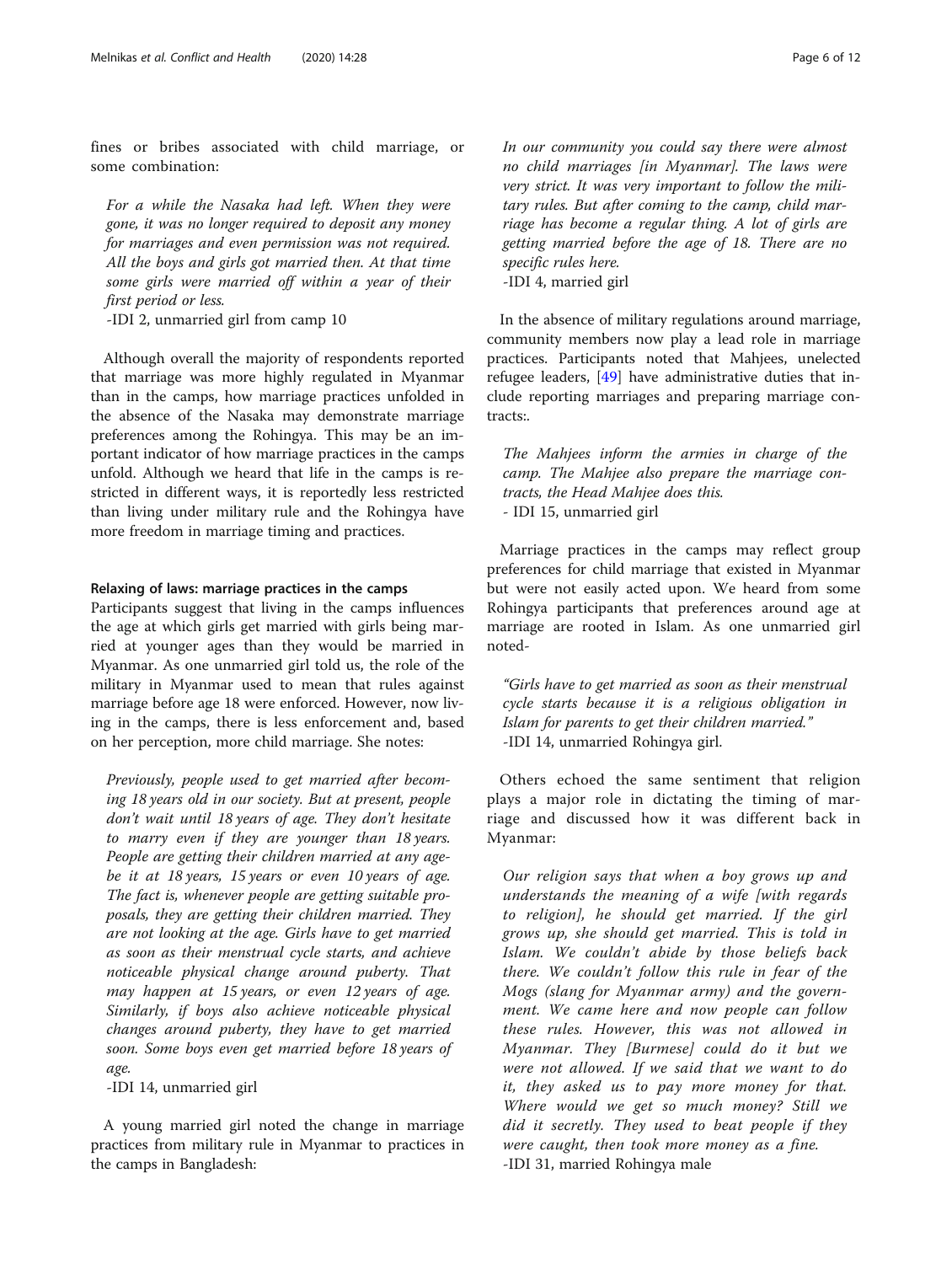As this respondent notes, the Rohingya in Myanmar preferred early marriage due in part to religious beliefs, but acting upon these preferences were difficult and marriages sometimes occurred in secret or only after bribes were paid.

## The changing cost of marriage

One reason why marriage practices may have changed since leaving Myanmar is that the costs associated with marriage have changed for the Rohingya. These changes are due to less access to funds because of restrictions around work in the camps, fewer fines and bribes to pay than back in Myanmar, and reportedly lower dowry  $costs<sup>2</sup>$  By virtue of their legal status and lack of livelihood opportunities, Rohingya do not have the funds to pay for marriage in the way they might have back in Myanmar. However, marriage costs are also lower in the camps since fees and bribes expected for marriage in Myanmar are not required in the camps in Bangladesh. Some respondents felt the changing costs of marriage presents an opportunity to marry that may not have been available in Myanmar. Girls from more economically disadvantaged families may be better able to enter the marriage market in the camps than they were back in Myanmar:

I have seen a new system running in the camps. Previously 35 lac-50 lac kyat [2300 to 3300 USD] was paid as dowry at the time of marriage, but now even 2 thousand [22 USD] or 1 thousand [11 USD] kyat is sufficient as a dowry payment. Grooms' families are taking the brides home without any dowry but with love and affection. It is even seen that the girl who couldn't get married back in Myanmar due to financial limitations, got married after coming here. -Focus group with Mahjees

The costs associated with marriage are also lower in the camps because there are fewer authorities to satisfy before formalizing a marriage. In Myanmar, regulation of marriage by requiring payments including bribes, fines, and fees in order to marry served to restrict child marriage. Now in the camps, some of those restrictions are absent and this brings a new freedom for the Rohingya to exercise choice in when to marry. In some cases, this means marriage happens before age 18:

Yes, I've seen a wedding in this camp. The bride was 15–16 years old. And the groom was 18 years old. The contract was prepared in presence of the community leaders. -IDI 14, unmarried girl

However, despite lower costs attached to marriage, the Rohingya have fewer resources so they may not be able to afford marriage even with reduced associated costs. As one man noted here, money may still be a barrier to marriage:

It was very hard to get girls married in Myanmar, because you had to pay money. Also there were many girls who could not get married due to the lack of money, so they remained in their homes. There are also many girls who could not get married even after coming here because of money. -IDI 35, married man

As the Rohingya have few options for livelihoods in the camps, the marriage market may not be able to support the levels of dowry once demanded. Although some Rohingya reported bringing gold and other assets with them from Myanmar, many reported having nothing of value.

Since no one has much wealth here dowry is not a necessity here. Still there are some who are getting married in exchange for dowry. And unlike before not much paper work is needed here. And also we don't have to pay the military like before. People are getting married with whatever little capability they have.

-IDI 18, unmarried girl

When payments do occur in the camps, some reported that these payments are less than they would have been back in Myanmar, though whether this is due to an overall reduced cost because of reduced ability to afford marriages or reduced costs in response to increased supply (younger girls now in the marriage market) is not clear.

The ritual here is that girls don't have to pay anything. They had to if they were in Myanmar. The takers [Myanmar officials] would take more money, many people had to pay more. Boys like me and my friends got married,[but] they had to pay two hundred lakhs, one hundred lakhs.

Here, if someone is giving money then they take it. People agree with what is given from their own will, and not much is needed. -IDI 27, married man

## Preferences for age at marriage among the Rohingya

Both Rohingya girls and adults in the camps in Bangladesh report a preference for child marriage in

 $2A$  few respondents reported that dowry expectations are higher in the camps but generally speaking most participants reported dowry being lower.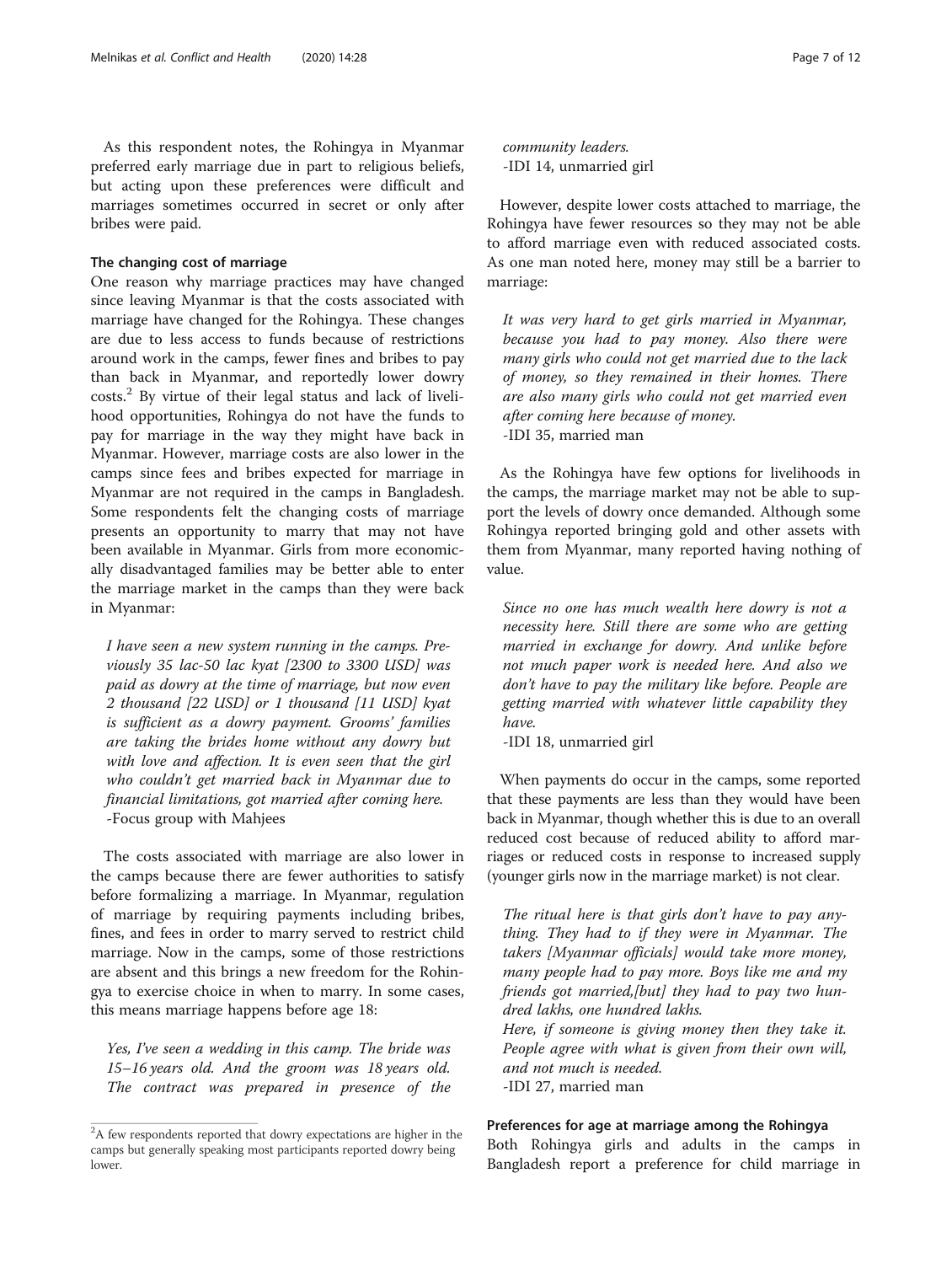their community. As one unmarried 18 year old girl told us, earlier is better when it comes to marriage:

In our society, the sooner people can get their daughters married, the better. If a girl can't get married early, her eligibility diminishes with time. Therefore, the parents try to get their daughters married before it's too late, or the girls become too old to get married. Age is not a problem in the case of boys, but it is a problem for girls. It is a big problem if a girl can't get married before she becomes 18 years old. Then nobody wants to marry her. She is considered too old by society. Her eligibility diminishes as her fertility also decreases with time. That's why girls get married as early as possible in our society. No one marries girls who have become 18 years old. They consider them too old to get married. -IDI 14, unmarried girl

Recognizing that preferences for age at marriage can reflect both individual preferences as well as social norms regarding marriage, we sought to understand the markers that signal readiness for marriage among the Rohingya and the family and social forces that influence age at marriage. We find that family need and economic burden are important factors driving preference for child marriage. One married girl spoke of family size and needing to alleviate burden on a family by getting married:

In the Rohingya society in Myanmar, the number of girls is higher. Each family has 4–6 girls. Thus, the house is filled with girls. If they keep their girls at home, no one wants to marry them saying that they have become too old. People say 'the girl has become old', thus they get their daughters married before they get old. Besides that, no one wants to keep three/four young girls home at the same time. People like us who don't have money try to get their daughters married soon with the money they can manage. -IDI 12, married girl

In addition to alleviating family burden, there are physical markers that denote a transition to marital readiness. As in other countries where child marriage is high, menstruation marks readiness for adult responsibilities [\[16](#page-10-0), [33](#page-11-0)], including marriage. Religion also suggests that physical maturity marks readiness for marriage as an earlier quote noted: if the girl grows up, she should get married, this is told in Islam (IDI 31, married Rohingya male). Physical changes at puberty including menstruation may also serve as a warning that there is limited time to secure a girl's safety through marriage as males in the community may begin to see her as a sexual being. This raises concerns related to a fear of sexual abuse and fear of reputational risk if the girl engages in premarital sex.

When there are 3–4 daughters in a family, the eldest one has to get married as soon as her menstrual cycle starts, so that the immediately younger one can also get married off in the same way. This is done to save the reputation of the family, and to keep her from committing sins. Many girls commit sins before getting married. These can be prevented if they are married off as early as possible. -IDI 15, unmarried girl

As others have noted, concerns about sexual violence and control of adolescent sexuality are important factors driving child marriage across contexts [[18\]](#page-10-0), including among Rohingya participants in this research.

## Effect of age at marriage in the camps on the host community

In general, interviews with host community members revealed tension between Bangaldeshis and the Rohingya. Interviews with individuals in the host community covered a number of topics including their impressions about the influence of the Rohingya on economic, health, environmental, and social aspects of their lives as host community members. There were many negative associations with the Rohingya, including statements such as "They should be sent off to their country. Two different communities can never stay together" (FGDs with unmarried girls in host community). We also heard concerns about environmental degradation and deforestation as well as security concerns that have reportedly increased since the influx [[3\]](#page-10-0).

We were specifically interested in understanding how the host community views the timing of marriage and whether child marriage (observed) or perceptions of child marriage in the camps influence practices outside of the camps as well. Despite hearing from Rohingya girls that marriages to non-Rohingya men do not occur, participants from a focus group of unmarried girls in the host community reported that they do occur, and that the presence of Rohingya women and girls in the camps may also influence polygamy among Bangladeshi men:

Both married and unmarried Bangladeshi men are marrying Rohingya girls... The husband of a girl in our area brought a Rohingya girl here after marrying her. That Rohingya girl is a teacher at [name redacted for confidentiality] school … Five boys from this village and even their fathers have married Rohingya girls after the recent influx. Fights are happening in families due to this. There are now two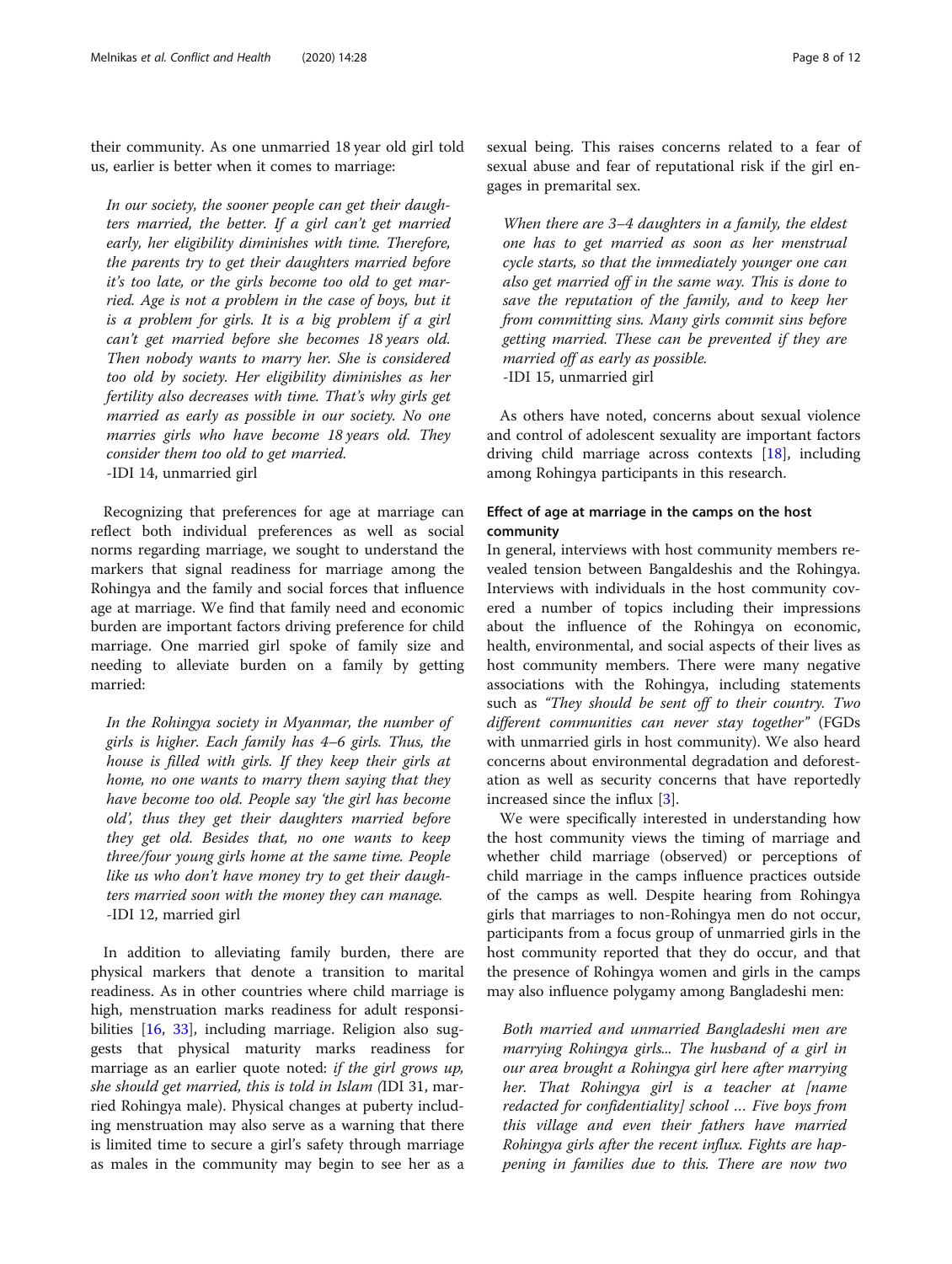wives in each family. All these Rohingya girls are unmarried. They are marrying Bangladeshi men who are as old as their fathers and grandfathers. This disrupts the peace within a family. -FGD 5, unmarried girls in host community

In addition to what we heard about the presence of Rohingya women and girls directly influencing marriage practices, we were also interested to understand how perceptions of the normative age at marriage among the Rohingya may influence the host community. We examined host community and service provider perceptions of age at marriage in the camps to understand how assumptions of what is normative in the camps may influence behavior outside of the camps. Service providers also reported that they perceive child marriage to be common among the Rohingya. However, some service providers estimated the age at marriage among the Rohingya to be even younger than what was reported in interviews by the Rohingya directly.

In their community, girls are married off at 12–13 years of age. Fourteen to fifteen year old girls who are yet to be married off are rarely found here. Boys generally marry at 16–17 years of age. -IDI 7, male NGO worker

However, when asked about witnessing any marriages in the camps, this respondent had not:

R: As my workstation is in Cox's Bazar, I haven't seen any weddings take place in the camps, but heard of those from other staff who are working in camps.

Q: Which type of people are the boys and girls of the camps getting married to?

R: They are getting married within their community. I haven't so far heard of any marriages taking place outside of the Rohingya community. -IDI 7, male NGO worker

This service provider had not witnessed any child marriages directly, but other service providers did report treating women who had reportedly been married as children.

During my work tenure at the camp, I have seen many married women with so many kids. They got married at an early age which we call child marriage. Child marriage can create many sexual and reproductive health risks for women. -IDI 51, service provider, midwifery

Although service providers may be different from other host community members, their input provides an important example of what others think is normative with regards to the Rohingya.

#### **Discussion**

Our findings suggest that preferences for marriage under age 18 among the Rohingya are more easily expressed in the camps in Bangladesh than they were in Myanmar. This preference was likely present in Myanmar but restrictions prevented most marriages from occurring at the preferred time. Now we may see more child marriages happening in the camps as compared to Myanmar as restrictions have loosened. The absence of restrictions on age at marriage in the camps combined with vulnerabilities to child marriage including economic insecurity, refugee status, and climate effects [[4,](#page-10-0) [28](#page-11-0), [35](#page-11-0)]. make it that girls will continue to marry early in the camps.

Important contextual changes after the Rohingya were displaced from Myanmar may help to explain what appears to be an increase in child marriage in the camps in Bangladesh. Participants suggested these preferences are strongly influenced by religious norms around the timing of marriage. While participants told us that Islam dictates marriage once girls reach physical maturity, other research has noted that although Islam is used to justify practices like child marriage and forced genital mutilation/cutting (FGM/C), not all Islamic countries have a high prevalence of these practices. Additionally, non-Islamic countries also grapple with child marriage and FGM/C, suggesting that religion, particularly Muslim identity, is not a sufficient explanation for preferences for child marriage [[52\]](#page-11-0). Rather than simply reflecting religious preference some combination of culture, religion, poverty, political vulnerability, and group norms are likely a better explanation for why the Rohingya may demonstrate a preference for child marriage. Research by Leider [[26](#page-10-0)] suggests that the Rohingya in Myanmar identified more strongly with religion as a unifying characteristic than ethnicity [[26](#page-10-0)]. This identification with religion as a unifying characteristic may in part explain why Islam is frequently cited by participants in this research as a determination in decisions about timing of marriage.

How participants talk about the cost of marriage also suggests that economic aspects of marriage are an important consideration in age at marriage among the Rohingya living in the camps in Bangladesh. Marriage is a transaction that responds to market changes: among the Rohingya in Bangladesh we hear reported differences in expectations about dowry (less payments required) and overall costs (bribes no longer necessary) that reduce financial barriers and open the market to girls who may have had limited marital opportunities in Myanmar. However, at the same time the Rohingya in Bangladesh have limited financial means that effect ability to afford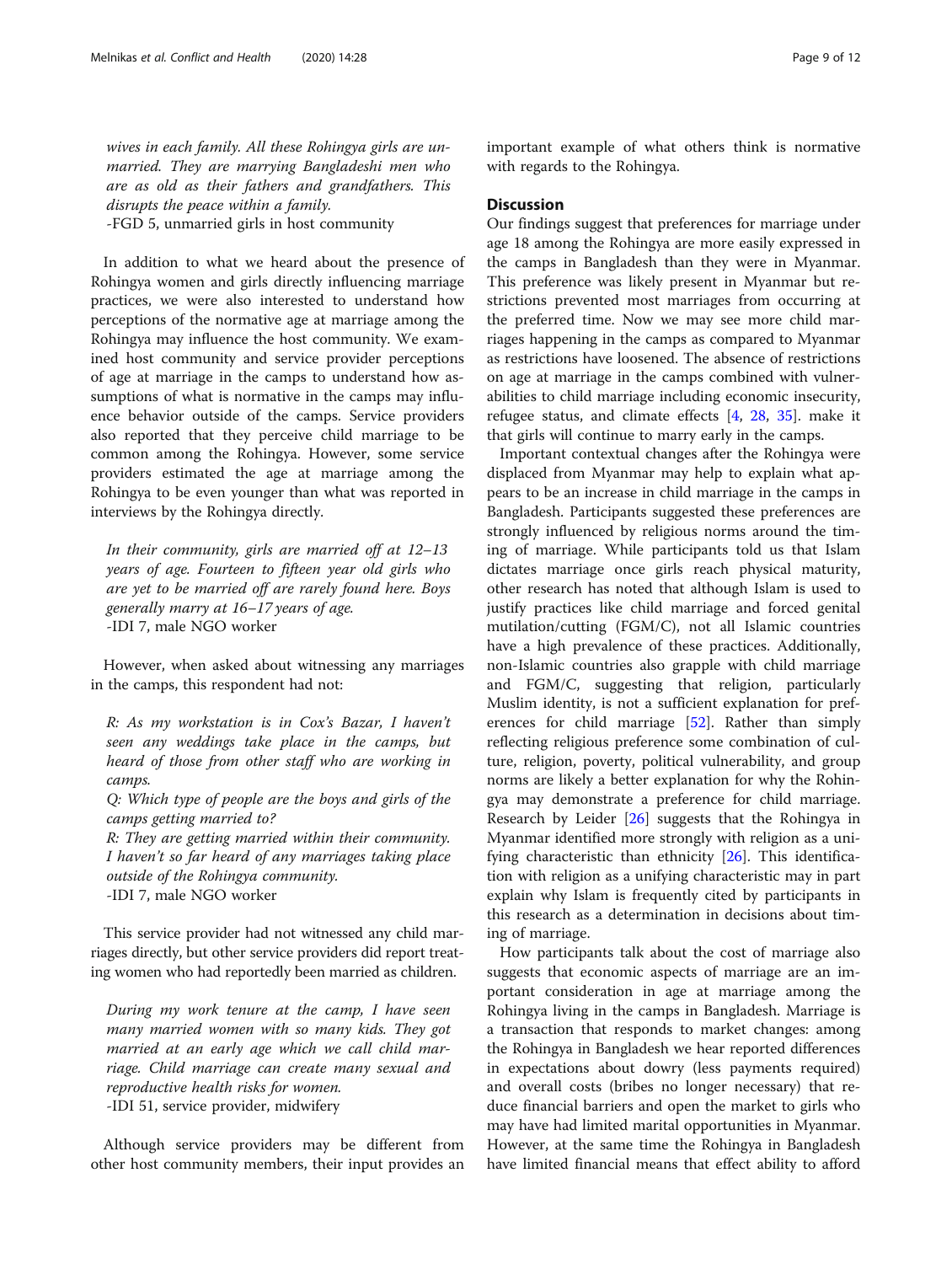marriages as they may have in Myanmar due to increased restrictions on work in the camps.

Beyond preferences for child marriage, our research aligns with findings from studies that note that insecurity, whether related to climate or conflict, increases gender inequities including child marriage. Displacement and insecurity increase financial pressures and child marriage may alleviate some of the immediate economic burden on families. Marriage may also serve as a means to keep girls safe from sexual abuse and reputational threats related to female sexuality that influence a girl's marriage prospects.

There are a few limitations to note. Although we speculate based on qualitative data that child marriage is more common in the camps than it was in Myanmar, we do not have quantitative data to understand whether prevalence of child marriage has increased among the Rohingya after displacement to Bangaldesh. An additional limitation is that due in part to their status as refugees living in the camps, responses may be more influenced by social desirability in this group than among respondents that are not displaced persons in a precarious legal situation. Additionally, as NGOaffiliated research staff, interviewers may have been seen as gatekeepers to important services as the Rohingya camps are the beneficiaries of NGO-implemented aid for basic health services. Thus, NGO-affiliation could be seen as a direct link to aid and this could influence responses. We included language in consent forms to mitigate this but we acknowledge it may still influence some responses. Additionally, although we took great care to ensure that language issues did not hinder our understanding of these topics [\[3](#page-10-0)] there is chance that some language issues remained.

It is unlikely that we will see a decline in child marriages in the camps any time soon. Rather, it is likely that child marriages will continue among the Rohingya in the camps. This is a concern for those living in the camps, as we know child marriage is associated with a number of negative outcomes for girls, but may also have a negative effect on the host population. It is currently unclear whether normalizing child marriage in the camps will extend beyond the camps to the neighboring host community, but over time it is likely to have a notable social or market influence on age at marriage or practices around polygamy. For example, some host community respondents spoke of the influence of the Rohingya already on marriage in the host community, with some reports of Bangladeshi men taking Rohingya girls as second wives. Young marriageable girls may also influence the marriage market in host communities as dowry may be lower for these women at younger ages, but rise as they get older. This may incentivize parents to facilitate marriages earlier, especially in families with

multiple daughters. Dowry payments are still common in Bangladesh despite being illegal with some reports that they are becoming more common [\[4](#page-10-0)]. Host communities may also be influenced by seeing what is normative in the camps with regards to age at marriage and this may influence the timing of marriage for girls in neighboring communities outside of the camps. It is important to note that host community members may also be influenced by media messaging about child marriage within Bangladesh. Despite a significant decline in child marriage in Bangladesh overall (from 73.0% of women 20–24 married by age 18 in 1993/4 to 59.0% in 2014) it still remains a significant problem and receives media attention, particular related to a much debated adjustment to the law in 2017  $[10]$  $[10]$ . More research is needed to understand how marriage practices in both the Rohingya camps and in the host community influence one another and what strategies may be most effective to counter trends in child marriage across both settings.

Given the status of statelessness and the low likelihood that the Rohingya will be given refugee status, legal enforcement of age of marriage laws is unlikely in the camps. There is considerable reluctance to introduce access to justice initiatives for the Rohingya for anything but criminal cases. Even if laws were enacted and enforced, in the absence of birth registration and age documentation enforcement mechanisms would be weak. Reports suggest that the camps themselves encourage child marriage as food rations are distributed by household and marriages entail the creation of new households [\[29\]](#page-11-0). Although we did not hear this from respondents, it is worth considering how aid structures may contribute to child marriage. It is conceivable that the preference for child marriage in the camps could respond to interventions to enhance girls' capabilities as shown in successful programs to delay marriage using livelihoods and educational opportunities [[6,](#page-10-0) [7\]](#page-10-0) and education [[19\]](#page-10-0) as alternatives to marriage. However, programs would need to work around limitations in the camps and there are limited examples of successful empowerment programs for girls in refugee settings.

## Conclusions

These data highlight that there is a preference for child marriage among the Rohingya and this preference is more easily expressed (and acted upon) in the camps in Bangladesh as compared to Myanmar. The practice of child marriage may have consequences for both the Rohingya population living in the camps as well as the neighboring host community. The findings presented here suggest that while these preferences are presented as motivated by cultural factors or justified by religion, there are strong underpinnings in terms of financial considerations and concerns about girls' safety.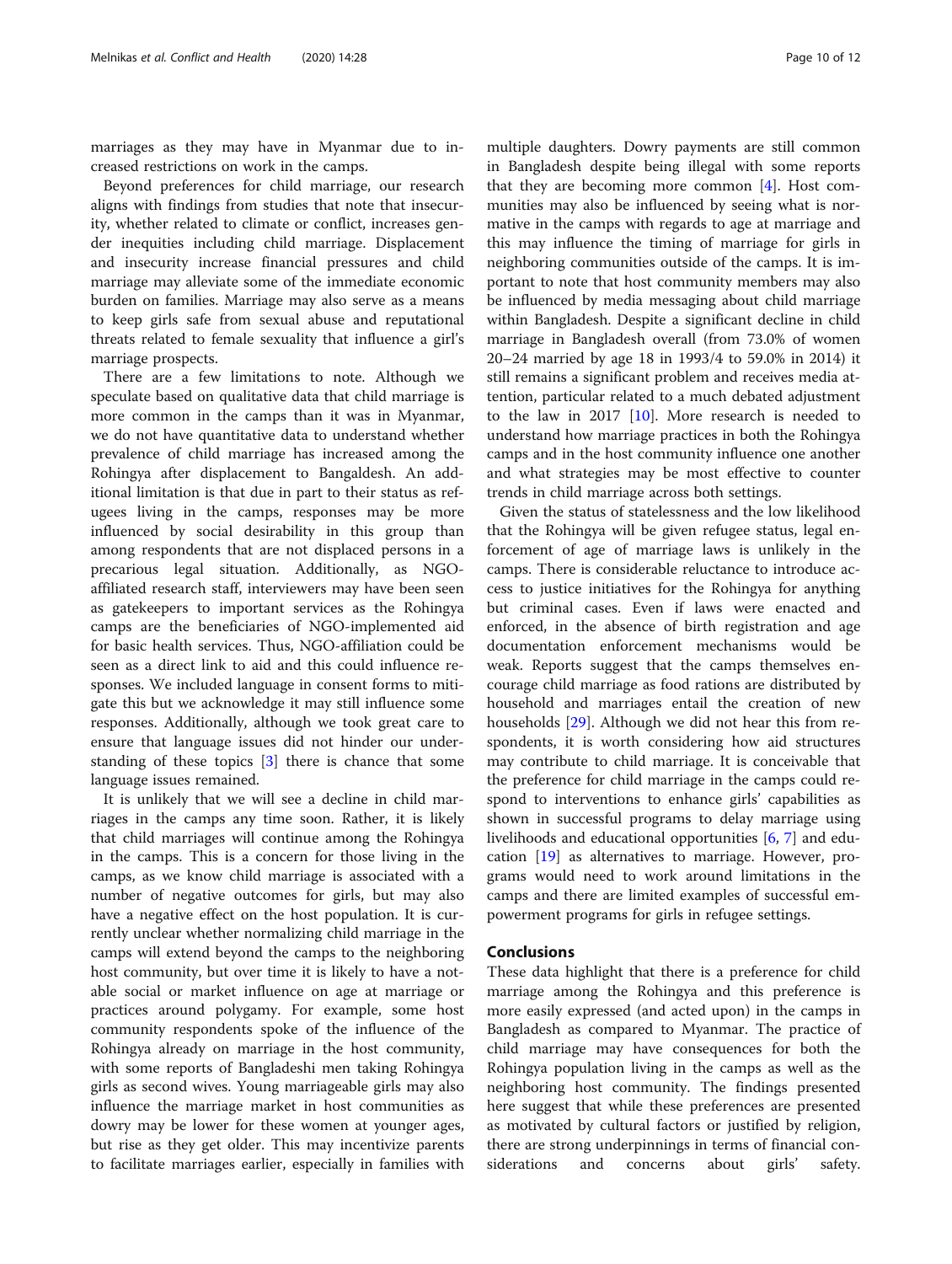<span id="page-10-0"></span>Humanitarian agencies have long recognized the importance of ensuring security and safety. Interventions that contribute to safety for girls can have important implications for marriage practices. In addition, safe spaces programs that include skill building to build resilience may be more feasible and sustainable than enforcement of laws to reduce child marriage in camp setting, both for the Rohingya population and host community.

#### **Abbreviations**

DGHS: Directorate General of Health Services, an agency in the Ministry of Health & Family Welfare; FGD: Focus group discussion; IDI: In-depth interview; INGO: International non-government organization; NGO: Nongovernment organization; RA: Research Assistants

#### Acknowledgements

We thank Jessica DeMulder for comments to an early version of this manuscript.

#### Authors' contributions

AM: analyzed the data and led development of this manuscript. SAi: designed the study and led the overall project, analyzed the data, and contributed to this manuscript. IE: led the field work for data collection, analyzed the data and contributed to this manuscript. EH: analyzed the data and contributed to this manuscript. SAm: guided the design of the study and was a major contributor in preparing the manuscript. The authors read and approved the final manuscript.

#### Funding

This work was generously funded by a grant from UNFPA and a donation from Jerry and Diane Cunningham.

#### Availability of data and materials

The qualitative datasets generated and analyzed during the current study are not publicly available but are available from the corresponding author on reasonable request.

#### Ethics approval and consent to participate

This project was approved by the Population Council Institutional Review Board in New York and consent procedures were followed.

#### Consent for publication

As part of the informed consent process, individuals consented to the use of their de-identified data in subsequent publications.

#### Competing interests

We declare we have no competing interests.

#### Author details

<sup>1</sup> Population Council, 1 Dag Hammarskjold Plaza, 3rd floor, New York, NY 10017, USA. <sup>2</sup>Population Council, Dhaka, Bangladesh.

## Received: 15 August 2019 Accepted: 14 April 2020 Published online: 25 May 2020

#### References

- 1. (UNICEF) United Nations Children's Fund. Child Marriage: Latest Trends and Future Prospects; 2018a. [https://doi.org/10.1007/978-3-319-25651-1\\_6.](https://doi.org/10.1007/978-3-319-25651-1_6)
- 2. (UNICEF) United Nations Children's Fund. Lives in limbo: no end in sight to the threats facing Rohingya children. New York; 2018b. [https://doi.org/10.](https://doi.org/10.2307/j.ctv1xz02c.14) [2307/j.ctv1xz02c.14](https://doi.org/10.2307/j.ctv1xz02c.14).
- 3. Ainul S, Ehasn I, Haque E, Amin S, Rob U, Melnikas A, Falcone J. Marriage and sexual and reproductive health of Rohingya adolescents and youth in Bangladesh: a qualitative study. Dhaka: Population Council; 2018.
- 4. Alston M, Whittenbury K, Haynes A, Godden N. Are climate challenges reinforcing child and forced marriage and dowry as adaptation strategies in the context of Bangladesh? In: Women's Studies International Forum, vol. 47; 2014. p. 137–44. <https://doi.org/10.1016/j.wsif.2014.08.005>.
- 5. Ambrus A, Field E, Torero M. Muslim family law, prenuptial agreements, and the emergence of dowry in Bangladesh. Q J Econ. 2010. [https://doi.org/10.](https://doi.org/10.1162/qjec.2010.125.3.1349) [1162/qjec.2010.125.3.1349](https://doi.org/10.1162/qjec.2010.125.3.1349).
- 6. Amin S, Saha JS, Ahmed JA. Skills-building programs to reduce child marriage in Bangladesh: a randomized controlled trial. J Adolesc Health. 2018;63(3):293–300. <https://doi.org/10.1016/j.jadohealth.2018.05.013>.
- 7. Bandiera O, Buehren N, Burgess R, Goldstein M, Gulesci S. Empowering adolescent girls - trial in Uganda. Washington, DC: World Bank Group.
- 8. Barber JS. Community social context and individualistic attitudes toward marriage. Soc Psychol Q. 2004;67(3):236–56 Retrieved from [http://www.jstor.](http://www.jstor.org/stable/3649110) [org/stable/3649110.](http://www.jstor.org/stable/3649110)
- 9. BBC News. (2019). Rohingya refugees in Bangladesh battle monsoon landslides and floods. Retrieved August 9, 2019, from [https://www.bbc.com/](https://www.bbc.com/news/world-asia-48905031) [news/world-asia-48905031](https://www.bbc.com/news/world-asia-48905031).
- 10. Bhalla N. Bangladeshi law proposing child marriage in "special cases" is a step backwards - charities. In: Thompson Reuters Foundation News; 2017. Retrieved from [http://news.trust.org/item/20170112182557-wubd3/.](http://news.trust.org/item/20170112182557-wubd3/)
- 11. Cammack M, Young LA, Heaton T. Legislating social change in an Islamic society-Indonesia's marriage law. Am J Comp Law. 1996;44(1):45. [https://doi.](https://doi.org/10.2307/840520) [org/10.2307/840520](https://doi.org/10.2307/840520).
- 12. Dastagir MR. Modeling recent climate change induced extreme events in. Bangladesh: A review. Weather and Climate Extremes; 2015. [https://doi.org/](https://doi.org/10.1016/j.wace.2014.10.003) [10.1016/j.wace.2014.10.003.](https://doi.org/10.1016/j.wace.2014.10.003)
- 13. Elharake LS, Lemmon GT. Child Brides, Global consequences how to end child marriage. New York: Council on Foreign Relations (CFR); 2014.
- 14. Erulkar A. Adolescence lost: the realities of child marriage. J Adolesc Health. 2013;52(5):513–4. [https://doi.org/10.1016/j.jadohealth.2013.03.004.](https://doi.org/10.1016/j.jadohealth.2013.03.004)
- 15. Freccero J, Whiting A. Toward an end to child marriage: lessons from research and practice in development and humanitarian sectors. Berkeley; 2018. Retrieved from [https://www.girlsnotbrides.org/wp-content/uploads/2](https://www.girlsnotbrides.org/wp-content/uploads/2018/07/child_marriage_report_june20181.compressed.pdf) [018/07/child\\_marriage\\_report\\_june20181.compressed.pdf](https://www.girlsnotbrides.org/wp-content/uploads/2018/07/child_marriage_report_june20181.compressed.pdf).
- 16. Gemignani R, Wodon Q. Child marriage and faith affiliation in sub-Saharan Africa: stylized facts and heterogeneity. Rev Faith Int Aff. 2015;13(3):41–7. <https://doi.org/10.1080/15570274.2015.1075752>.
- 17. Girls Not Brides. (2016). Child Marriage in Humanitarian Crises. Retrieved from [https://www.girlsnotbrides.org/wpcontent/uploads/2016/05/Child](https://www.girlsnotbrides.org/wpcontent/uploads/2016/05/Child-marriage-and-humanitarian-crises-June-2016.pdf)[marriage-and-humanitarian-crises-June-2016.pdf.](https://www.girlsnotbrides.org/wpcontent/uploads/2016/05/Child-marriage-and-humanitarian-crises-June-2016.pdf)
- 18. Greene ME, Perlson SM, Hart J, Mullinax M. The centrality of sexuality for understanding child, early and forced marriage. Washington, DC; 2018. Retrieved from [https://static1.squarespace.com/static/563ff569e4](https://static1.squarespace.com/static/563ff569e4b07bcd9d94b5b1/t/5aefebbf575d1f581dead845/1525672955116/Centrality-sex.pdf) [b07bcd9d94b5b1/t/5aefebbf575d1f581dead845/1525672955116/](https://static1.squarespace.com/static/563ff569e4b07bcd9d94b5b1/t/5aefebbf575d1f581dead845/1525672955116/Centrality-sex.pdf) [Centrality-sex.pdf](https://static1.squarespace.com/static/563ff569e4b07bcd9d94b5b1/t/5aefebbf575d1f581dead845/1525672955116/Centrality-sex.pdf).
- 19. Hallfors DD, Cho H, Rusakaniko S, Mapfumo J, Iritani B, Zhang L, et al. The impact of school subsidies on HIV-related outcomes among adolescent female orphans. J Adolesc Health. 2015;56(1):79–84.
- 20. Hickox K. Myanmar: delivering care to isolated Rohingya. Amsterdam: Doctors Without Borders; 2009.
- 21. Hindin MJ, Kishor S, Ansara DL. Intimate partner violence among couples in 10 DHS countries: predictors and health outcomes. DHS Analytical Studies No. 18. Calverton: Macro International Inc; 2008.
- 22. Inter Sector Coordination Group. (2018). Situation report: Rohingya crisis.
- 23. IOM Bangladesh (International Organization for Migration). (2018a). Needs and Population Monitoring (NPM) Site Assessment: Round 11. Retrieved from [https://www.humanitarianresponse.info/en/operations/](https://www.humanitarianresponse.info/en/operations/bangladesh/assessment/needs-andpopulation-monitoring-npm-bangladesh-round-11-site) [bangladesh/assessment/needs-andpopulation-monitoring-npm](https://www.humanitarianresponse.info/en/operations/bangladesh/assessment/needs-andpopulation-monitoring-npm-bangladesh-round-11-site)[bangladesh-round-11-site.](https://www.humanitarianresponse.info/en/operations/bangladesh/assessment/needs-andpopulation-monitoring-npm-bangladesh-round-11-site)
- 24. IOM Bangladesh (International Organization for Migration). (2018b). Rohingya refugee crisis response; External Update 19–25 January 2018. Retrieved from [https://reliefweb.int/report/bangladesh/iom](https://reliefweb.int/report/bangladesh/iom-bangladeshrohingya-refugee-crisis-response-external-update-19-25-january-2018)[bangladeshrohingya-refugee-crisis-response-external-update-19-25](https://reliefweb.int/report/bangladesh/iom-bangladeshrohingya-refugee-crisis-response-external-update-19-25-january-2018) [january-2018](https://reliefweb.int/report/bangladesh/iom-bangladeshrohingya-refugee-crisis-response-external-update-19-25-january-2018).
- 25. Lee-Rife S, Malhotra A, Warner A, Glinski AM. What works to prevent child marriage: a review of the evidence. Stud Fam Plan. 2012;43(4):287–303. <https://doi.org/10.1111/j.1728-4465.2012.00327.x>.
- 26. Leider J. Rohingya: The History of a Muslim Identity in Myanmar (Vol. 1); 2018. [https://doi.org/10.1093/acrefore/9780190277727.013.115.](https://doi.org/10.1093/acrefore/9780190277727.013.115)
- 27. Lindblom A, Marsh E, Motala T, Munyan K. Persecution of the Rohingya muslims : is genocide occurring in Myanmar's Rakhine state? A legal analysis. New Haven; 2015. Retrieved from [http://ec.europa.eu/echo/files/](http://ec.europa.eu/echo/files/aid/countries/factsheets/rohingya_en.pdf) [aid/countries/factsheets/rohingya\\_en.pdf.](http://ec.europa.eu/echo/files/aid/countries/factsheets/rohingya_en.pdf)